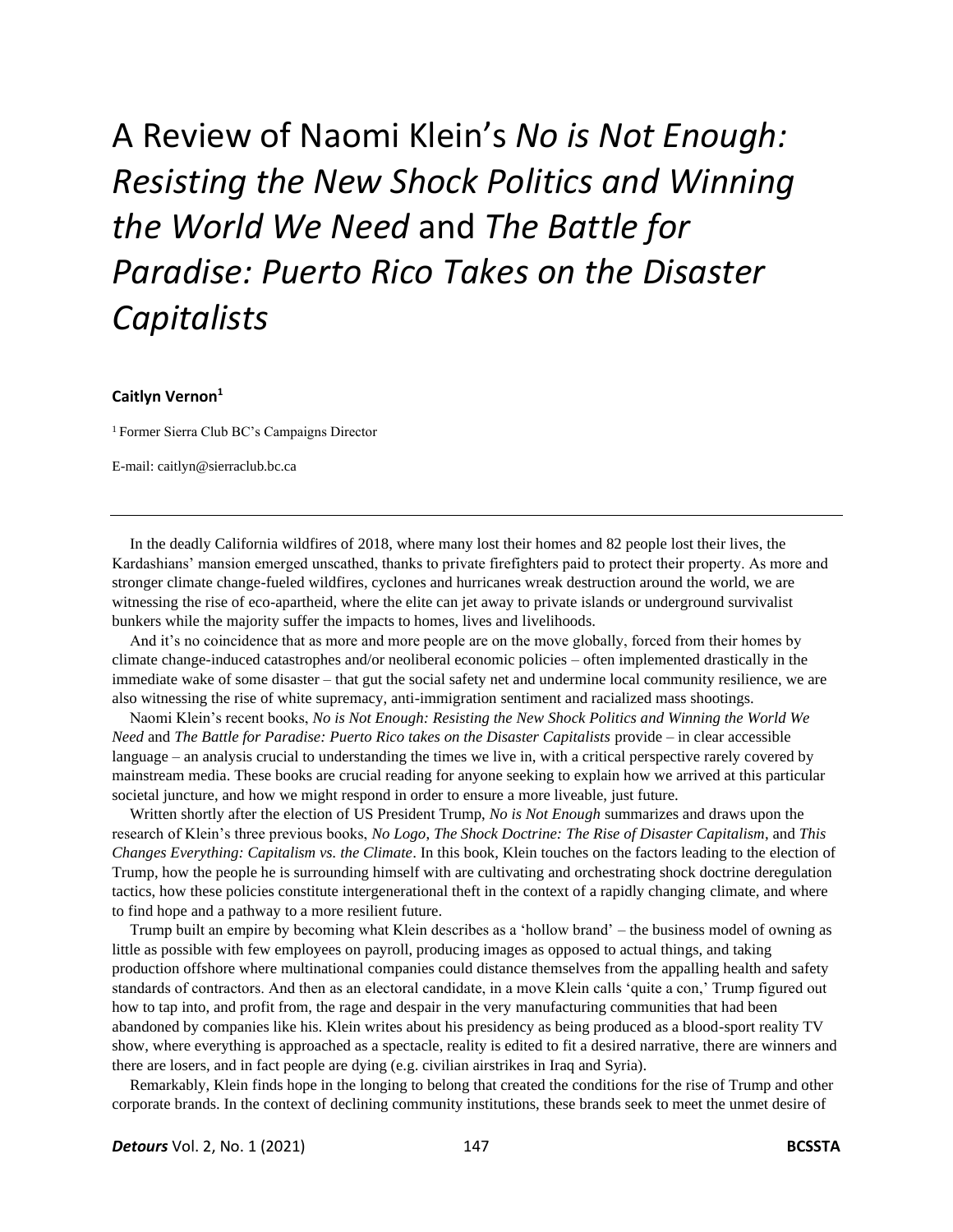us all to be a part of something larger than ourselves. Her hope is that if we can rebuild our communities in such a way that we can find meaning in them, we will be less likely to engage in mindless consumerism. The side benefit being not only a sense of belonging and an increased ability to withstand the ravages of extreme weather events, but also – if we are quick about it - the chance to maintain life support systems.

Klein writes about her experience of taking her young son snorkelling in the still-abundant parts of the Great Barrier Reef, before traveling (without him) with a film crew to witness the cataclysmic bleaching of coral due to warming water temperatures that has killed almost a quarter of the reef.

Understanding that species are dying all around us, and the forces at play for why we haven't addressed this crisis thus far, help us choose our next steps carefully.

Klein's books need to be considered in the context of the latest climate science.<sup>112</sup> It may not be too late to keep climate pollution below levels deemed catastrophic for the lives of kids already born today. However it *is* too late to achieve this without a rapid, radical transition away from burning fossil fuels.

In *No is Not Enough*, Klein outlines how the years when we could have undertaken a more gentle transition were lost due to the efforts of the oil industry; for example, ExxonMobil funded climate denial for decades after their own scientists first alerted them to the impact that burning fossil fuels would have on the climate. And then Trump appointed a former ExxonMobil CEO as secretary of state.

An overall take-away from Klein's books is that we are at a juncture of two competing futures, one the dream of wealthy disaster capitalists and the other grounded in resilient communities generating their own food and energy who are able to survive upcoming extreme weather events.

These competing futures are described in stark contrast in her latest book, *The Battle for Paradise: Puerto Rico takes on the Disaster Capitalists*, written after Hurricane Maria devastated Puerto Rico where the population was already suffering from the impacts of a financial meltdown and the US colonial imposition of an outside control board.

Her shortest book to date, *The Battle for Paradise* tangibly illustrates the choice facing us. For readers wanting a quick and easy introduction to Klein's ideas, based in theoretical analysis but told in anecdotes and stories about Puerto Rico, this is the book to start with.

In the aftermath of the hurricane, conference boardrooms in Puerto Rico teem with wealthy executives looking to buy up land for private airports and gated communities, where surfing and profits are the name of the game. This is the shock doctrine – the focus of one of Klein's earlier books – in action. Colonial economic advisors seek to privatize schools and electricity – and even to rid the land of its people – while the population is still dazed by power outages and food shortages, the infrastructure breakdown compounded by pre-hurricane austerity policies.

Meanwhile, island residents flock to places where there is solar power to charge their phones and medical devices. With port and infrastructure damaged and unable to import food, and industrial export-oriented farms flattened by the storm, it is the agro-ecological farms practicing traditional techniques whose crops survived the hurricane. Able to harvest the day after, they have been feeding as many people as they can. As a result, Puerto Ricans are awakening to the value of local food and renewable energy, especially as there are undoubtedly more big storms to come. And they are realizing that no government has their interests at heart – thus they need to be the ones to dream a vision for the island and fight for their own future.

And yet it's not easy. Klein writes about the desperation and despair comprising the state of shock being exploited in Puerto Rico, as a result of inept, corrupt relief efforts and ongoing blackouts. She highlights how this bleak struggle of daily life hinders political engagement. Klein posits that more than incompetence is at play; these may be deliberate outcomes of a calculated effort to wear people down in order to build support for privatization and a massive land grab.

Some islanders see this clearly, and are resisting. Organizers have come together and are drafting a people's platform to unite their various causes in to a common vision for a Puerto Rico with healthy communities and natural systems.

Klein doesn't end '*The Battle for Paradise'* in a place of hope, but rather with the idea that there is a battle going on, the choices are clear and the stakes are high.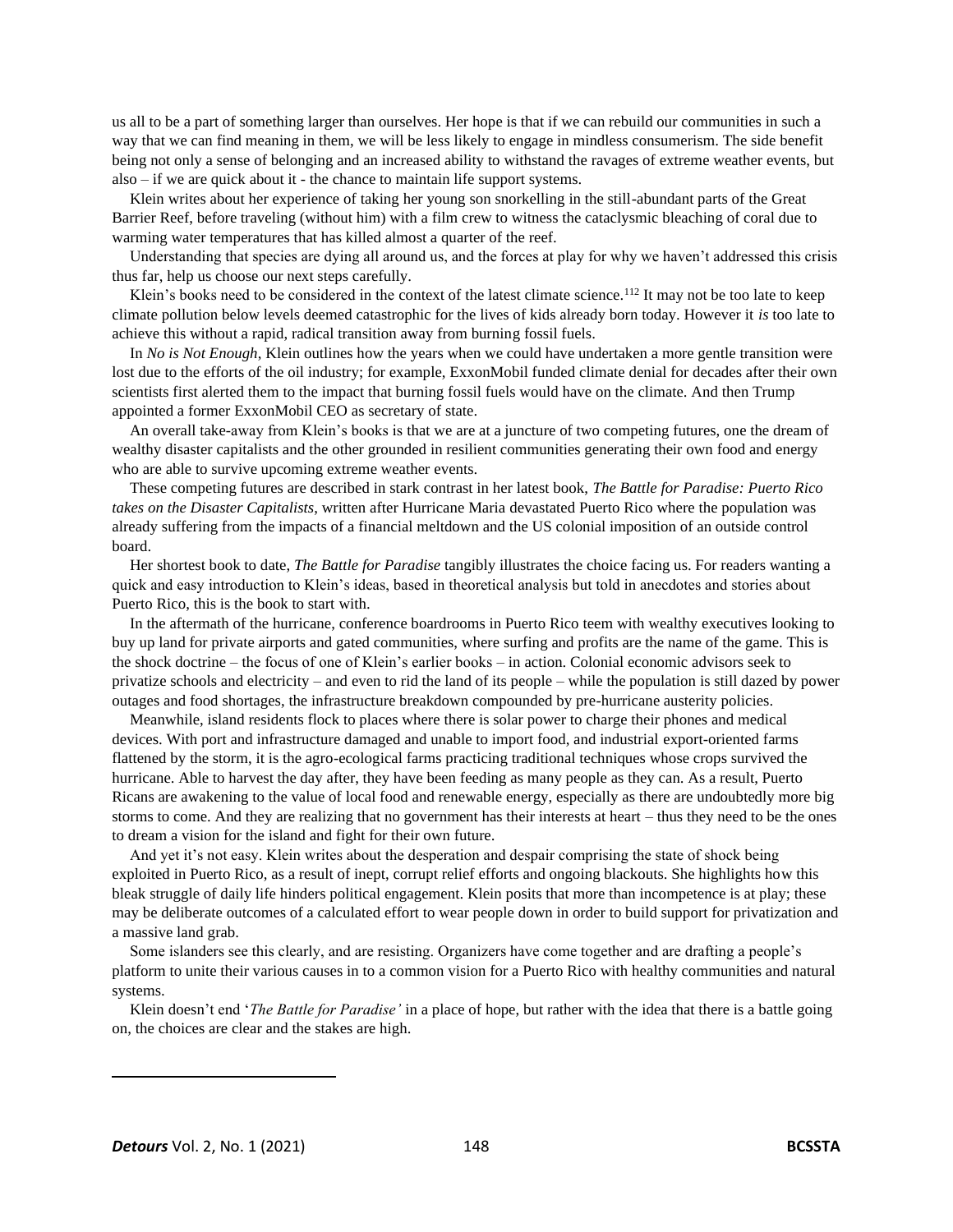Ultimately, Klein's books lay out a roadmap for how we can collectively respond to crisis in order to win a world that values people and the planet over profit.

To counter the power of hate, Klein argues that we need to tell a new history of how we ended up here – one grounded in an understanding of the intersections and influences of race, class, gender, sexuality, physical ability, immigration status and language.

She critiques incremental politics of 'inclusion' of the 'other' within an inherently unjust system, as not only insufficient from a justice perspective but also because this doesn't create conditions powerful enough to defeat the far-right forces that perpetuate fear of the 'other.' Instead, she emphasizes the importance of cooperating across movements, in recognition that no one 'issue' is more important than any other. Klein encourages an understanding of how various forms of oppression intersect and prop each other up, and how we can overcome artificial divisions including that between humans and the natural world. Within this context, Klein urges that while climate change is not more important than other crises, it does have a different relationship to time, in that short-term failure is not an option if we want to have a liveable world for future generations.

Throughout her books Klein makes clear that to do right for the planet, and for each other, nothing less than radical political and economic change is needed. The question then is how to achieve this.

As indicated by the title '*No is Not Enough,'* Klein makes the case that progressive movements have struggled to articulate a 'yes' vision compelling enough to counter the forces of fear and hate. Playing defense isn't enough, and incremental improvements don't cut it; what is needed is a big bold vision of a future that captures the imagination and inspires us to action.

One Canadian example she mentions is Delivering Community Power,<sup>113</sup> an initiative of the Canadian Union of Postal Workers that would stimulate green jobs in communities across the country. The idea is to revitalize and reimagine Canada Post with the use of electric vehicles and new services like checking in on seniors, delivering medications and groceries, providing postal banking, and offering post offices as electric vehicle charging stations and community hubs.

Since Klein's books have been published, one of the most exciting ideas to emerge that combines climate action with a deep commitment to intersectionality is found in the Green New Deal movement, which was sparked by US Congresswoman Alexandria Ocasio-Cortes and is gaining traction among young organizers across the continent. The idea is to tie the phase-out of fossil fuels to a job security guarantee, within a lens of addressing historical and current injustices. Where governments are reluctant to talk about anything other than small incremental steps to reducing greenhouse gas emissions, while supporting fossil fuel extraction at the same time, the Green New Deal articulates solutions that are at scale with the climate emergency, and vastly expands the box of what is politically possible to talk about.

As Klein wrote about her experience at Standing Rock,<sup>114</sup> Indigenous peoples in many parts of the world are leading the struggles against fossil fuel expansion – and in this they are teaching how to not just resist but also model ways to live in relationship and community with the land. This reinforces a concept not addressed in her books, that of Indigenous law.x Centreing Indigenous law<sup>115</sup> in relationships and decision-making offers an approach that up-ends the worldview underpinning neoliberal economics. It reminds us of the importance of reconnecting with the non-human world in a way that fosters an understanding that our survival and well-being depends on the health of the world around us.

Ultimately, Klein's books connect the dots in ways that can't be ignored: between the rise of populism, white supremacy and climate change; between corporate influence to privatize infrastructure and schools after disasters – and how this same influence is blocking meaningful climate action; and between movements struggling for the rights of people and for the very life support systems of our planet.

Reading her books makes abundantly clear that tinkering around the edges of incremental change won't win the world we need; nothing less than radical transformation of politics and economics will do. It's a daunting proposition. And yet her books leave me feeling hopeful – that if we come together with a critical analysis, a cleareyed understanding of historical and current injustices, and a deep commitment to working together and uplifting